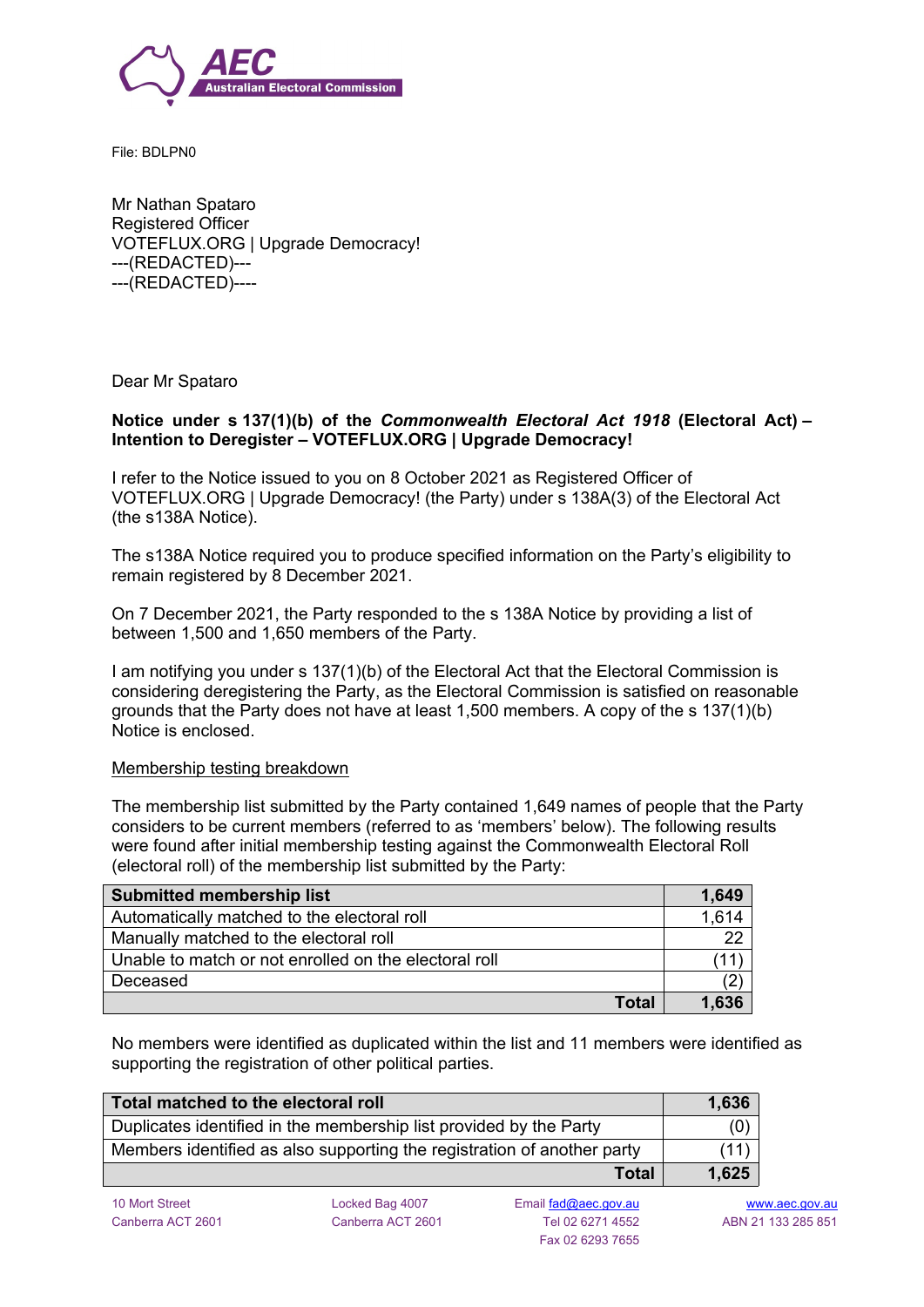Under the membership testing methodology and formula provided by the Australian Bureau of Statistics (ABS) a list of 1,625 members requires contact with a random sample of 53 individuals on the membership list, and up to seven denials of membership are permitted by the individuals contacted. The Electoral Commission's view is that, absent of any relevant factors to the contrary, a failure to satisfy the test provided by the ABS alone constitutes reasonable grounds upon which the delegate of the Electoral Commission can be satisfied that a political party does not have at least 1,500 members.

| The relevant numbers for this membership test were: | <b>Members</b> |
|-----------------------------------------------------|----------------|
| The random sample size                              | 53             |
| Maximum number of denials permitted                 |                |
| Contact attempts made*                              | 78             |
| Responses received                                  |                |
| <b>Confirmed Membership</b><br>$\blacksquare$       | 44             |
| <b>Denied Membership</b><br>$\blacksquare$          | 9              |
| <b>PASS/FAIL</b>                                    | FAIL           |

\*as some members were uncontactable, or provided a neutral response.

On that basis, I am satisfied that the Party does not have at least 1,500 members and therefore does not meet the requirement of being an eligible political party under s 123 of the Electoral Act to remain in the *Register of Political Parties* (the Register).

The Registered Officer of the Party, or 10 members of the Party, may submit a statement in response to this Notice. This statement must be lodged with the AEC by **13 February 2022**. Responses can be emailed to [fad@aec.gov.au](mailto:fad@aec.gov.au) or mailed to the address below.

If such a statement is provided, the Electoral Commission shall consider that statement and determine whether the Party should be deregistered under s 137(5) of the Electoral Act. If a statement is not provided, the Electoral Commission shall deregister the Party under s 137(4) of the Electoral Act.

I enclose a copy of the s 138A Notice, which provides information about the eligibility requirements for parties to remain registered on the Register.

If you have any further queries contact the AEC on 02 6271 4552 or email  $f_{ad}$ @aec.gov.au.

Yours sincerely

---(SIGNATURE REDACTED)---

Joanne Reid Assistant Commissioner Disclosure, Assurance and Engagement

13 January 2022